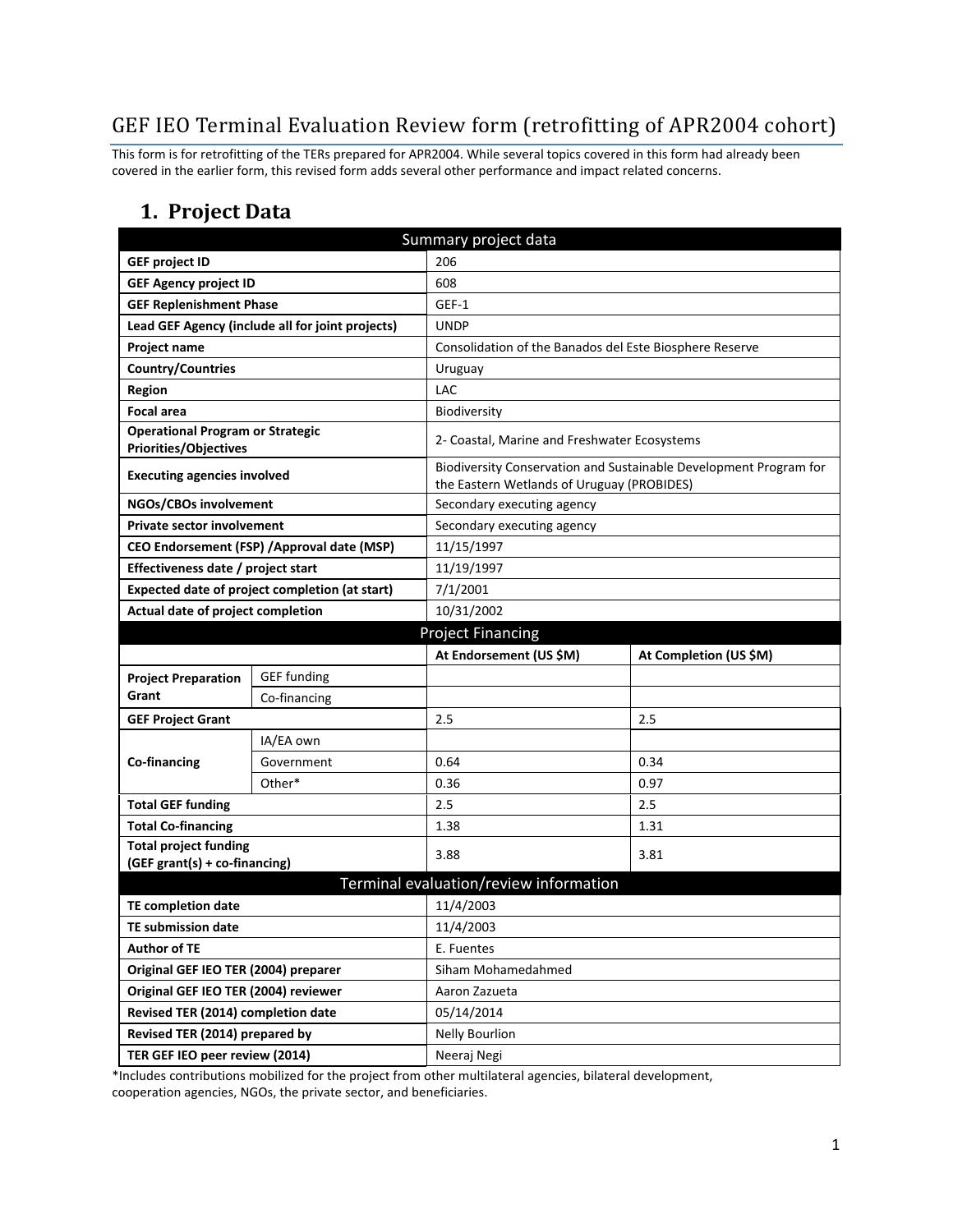#### 2. Summary of Project Ratings

| <b>Criteria</b>                                  | <b>Final PIR</b> | <b>IA Terminal</b><br><b>Evaluation</b> | <b>IA Evaluation</b><br><b>Office Review</b> | <b>GEF EO Review</b> |
|--------------------------------------------------|------------------|-----------------------------------------|----------------------------------------------|----------------------|
| <b>Project Outcomes</b>                          |                  | <b>HS</b>                               | N/A                                          |                      |
| <b>Sustainability of Outcomes</b>                |                  |                                         | N/A                                          | ML                   |
| <b>M&amp;E Design</b>                            | N/A              |                                         | N/A                                          | MU                   |
| <b>M&amp;E</b> Implementation                    | N/A              |                                         | N/A                                          | MS                   |
| <b>Quality of Implementation</b>                 | N/A              | N/A                                     | N/A                                          |                      |
| <b>Quality of Execution</b>                      | N/A              |                                         | N/A                                          |                      |
| <b>Quality of the Terminal Evaluation Report</b> |                  |                                         | N/A                                          | MS                   |

## **3. Project Objectives**

3.1 Global Environmental Objectives of the project:

The global environmental objective of the project as stated in the project document is to consolidate the effective and sustainable conservation of this globally significant mosaic of habitats and its biodiversity through the successful implementation of land-use practices that serve both ecosystem conservation and sustainable economic resources use.

#### 3.2 Development Objectives of the project:

The core objective of the Project for the Consolidation of Bañados del Este Biosphere Reserve (BR) is to supplement the activities of the first stage of a two-phased intervention.

Between 1992 and 1995, a first phase of the GEF intervention was executed that focused on studies and training, and between 1997 and 2002 a second phase was undertaken – the consolidation phase. This evaluation regards only the last consolidation phase.

The development objectives as stated in the project document and the TE are to (1) Develop and adopt a comprehensive land and water use plan to ensure the ecological integrity of the Bañados del Este Biosphere Reserve, (2) Create policy frameworks and incentive and regulatory mechanisms to enable successful implementation of the Comprehensive Plan, (3) Establish effective system of public and private protected areas in the bañados del Este Biosphere Reserve, (4) Develop biodiversity-friendly land-use practices and activities consistent with the Comprehensive Plan adopted by landholders, tourism entrepreneurs and other resource users.

3.3 Were there any **changes** in the Global Environmental Objectives, Development Objectives, or other activities during implementation?

During project execution it was decided to enlarge project area from 350,000 hectares to 3,850,000 hectares. The TE argued that by extending the area of the project, efforts that should have been spent in activities more close to conservation were lost.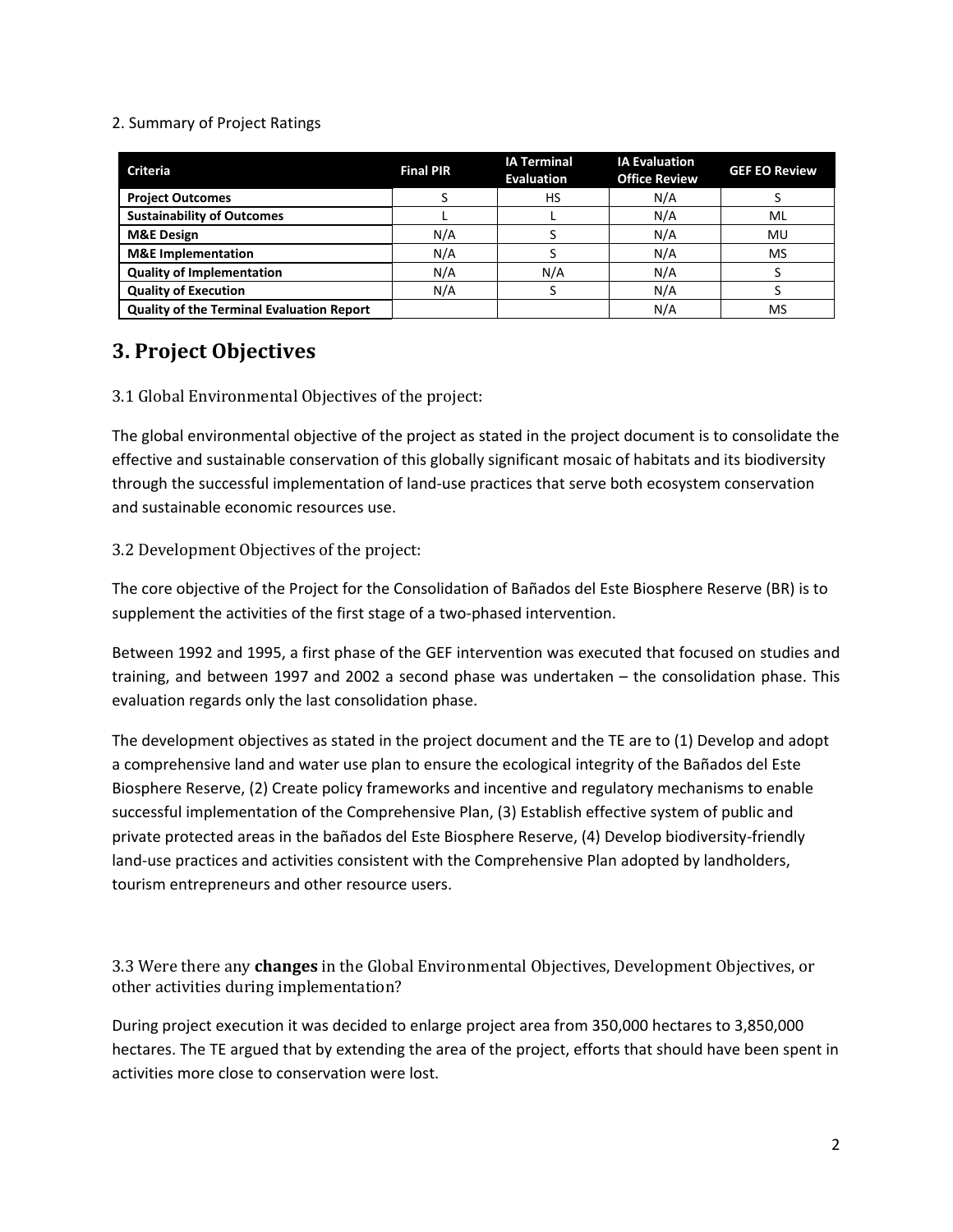## **4. GEF EO assessment of Outcomes and Sustainability**

Please refer to the GEF Terminal Evaluation Review Guidelines for detail on the criteria for ratings.

Relevance can receive either a Satisfactory or Unsatisfactory rating. For Effectiveness and Cost efficiency, a six point rating scale is used (Highly Satisfactory to Highly Unsatisfactory), or Unable to Assess. Sustainability ratings are assessed on a four-point scale: Likely=no or negligible risk; Moderately Likely=low risk; Moderately Unlikely=substantial risks; Unlikely=high risk. In assessing a Sustainability rating please note if, and to what degree, sustainability of project outcomes is threatened by financial, sociopolitical, institutional/governance, or environmental factors.

Please justify ratings in the space below each box.

| 4.1 Relevance | <b>Rating: Satisfactory</b> |
|---------------|-----------------------------|
|---------------|-----------------------------|

The project is relevant to the GEF strategy, as well as to the national priorities. The basic focus of the objectives, invest in removing barriers to the conservation and sustainable uses of the biodiversity and strengthening the protected areas, is consistent with GEF standards. The project was approved within the framework of the Operational Program – 2, which addresses the biodiversity concerns of the coastal, marine and freshwater ecosystems.

In 1992, the Government of Uruguay created the Programme for the Sustainable Development and Conservation of Biodiversity of the Banados del Este Biosphere Reserve (PROBIDES), as a consortium of the Ministry of Housing, Territorial Regulation, and Environment; The University of the Republic; and the Government of the Department of Rocha, where the Banados del Este Biosphere Reserve is located. Thus, project was also consistent with the other efforts being undertaken by the national government.

The Project also enables Uruguay to comply with its obligations as a member of the Biodiversity Convention, i.e. RAMSAR Convention on Wetlands (Bañados del Este are RAMSAR sites).

Finally, according to the PD, the project is highly relevant and of high priority. First, because it refers to wetlands of great value in terms of biodiversity . Second, the Banados del Este wetlands are being convened into rice-fields at an alarming speed, therefore, the time window available for action is limited.

| 4.2 Effectiveness | <b>Rating: Satisfactory</b> |
|-------------------|-----------------------------|
|                   |                             |

The project effectiveness is satisfactory because, the project was successful in achieving all the objectives. According to the TE, most of the stakeholders mentioned that the most significant achievements of the project is the preparation and adoption of the Rocha Coastal Land Use Regulation, the Bañados Master Plan, the Regional approach as opposed to the more traditional fragmented (uni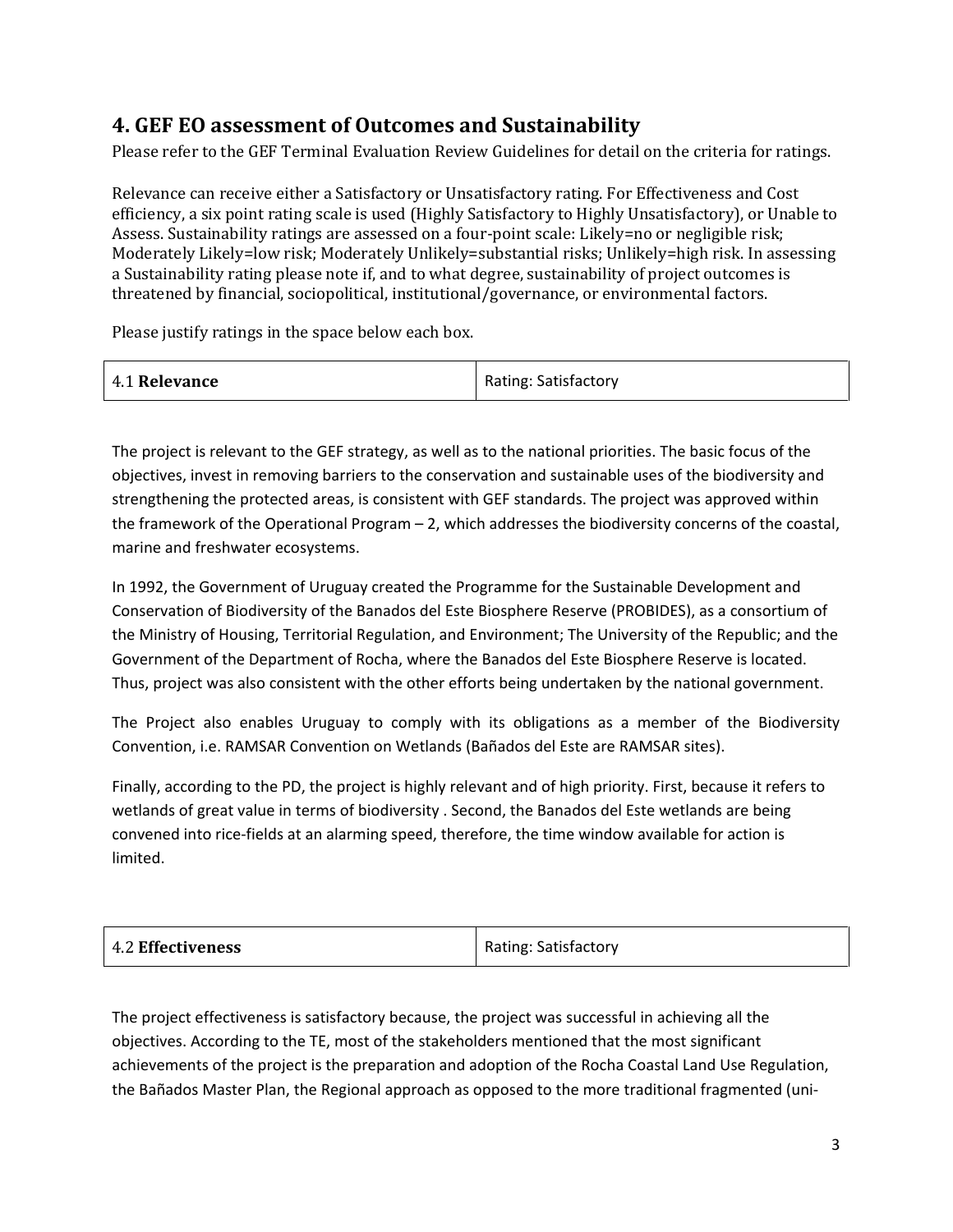Department) approach, the demonstrations concerning the uses of native biodiversity and the training, awareness and education of the stakeholders.

However, although the protected areas act was one of the project objectives, and the project played a significant role in the process leading to its achievement, several stakeholders consider it to be a result of other more powerful forces albeit aided through project support.

Overall, the most significant outcomes of the project are:

- (1) The approval of a land use regulation for the Biosphere Reserve. The regulation protects 350,000 hectares of globally significant land that were approved as BR by MAB and UNESCO.
- (2) The Government of the Department of Rocha adopted the General Plan for the Regulation and Sustainable Development of the Atlantic Coast of the Department of Rocha which sets the rules governing coastal use.
- (3) The project strengthened certain public protected areas and promoted eco-tourism as a development option in the region by helping to establish and administrate an association of ecotourism businessmen and also by providing assistance to a regional process aimed at reaching an agreement on an eco-tourism plan.
- (4) The project improved the general level of awareness among the public and lawmakers through organized forums, workshops and meetings with different local and national stakeholders and through the media.

On the other hand, the project involved several entities during its implementation including the Governing Board of PROBIDES. However, the Operations Advisory Committee, which was expected to enable the participation of NGOs, the private sector and key Ministries; and the Advisory Committee, which should have been composed of international NGOs, technical institutions, UNDP and universities, were never established preventing the formal participation of these stakeholders in the project. As a result some institutions with direct authority over the management of the areas to be protected such as the Ministry of Livestock, Agriculture and Fisheries (MGAP), the Ministry of Transportation and Public Works (MTOP) and the Ministry of Housing, Land Planning and the Environment (MVOTMA) were not strongly active in the project.

| 4.3 Efficiency | Rating: Moderately Satisfactory |
|----------------|---------------------------------|
|----------------|---------------------------------|

Overall, the efficiency of the project is Moderately Satisfactory.

According to the TE, although overall the project was implemented efficiently there was scope for improvement. I Investments could have been made more cost-effective from the viewpoint of ensuring the conservation of a biodiversity of global importance had some expenditure decisions been undertaken. For instance, if instead of enlarging the working areas in order to prepare a Master Plan covering 3.85 million hectares, the efforts had been focused on the area originally set (less than 10% of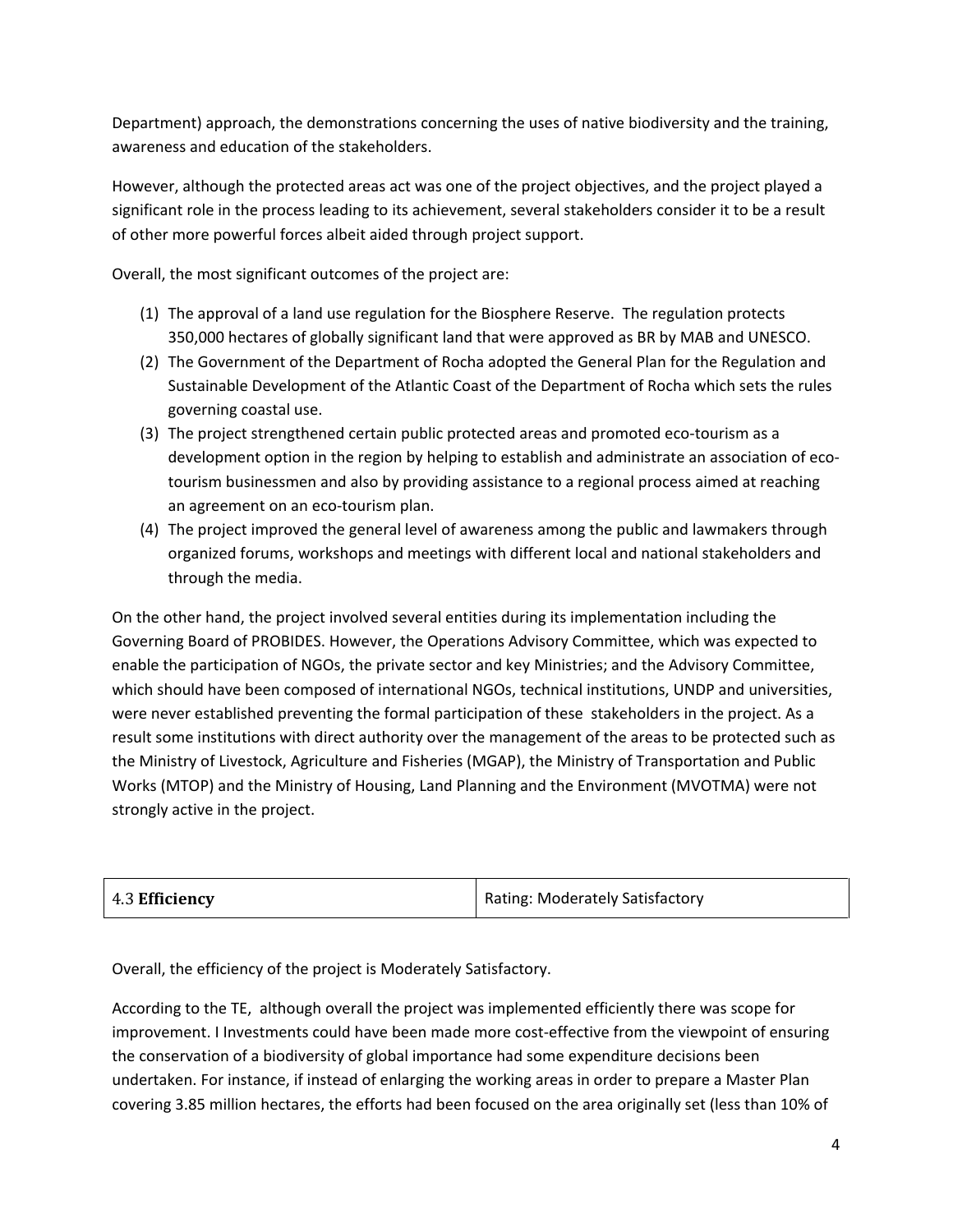the surface it finally operated in), part of those funds could have been used for activities more closely connected with conservation. The State-owned protected areas could have been strengthened to a larger extent and endowed with more infrastructure works (access roads, more and better trails, more signalling, etc.), more educational activities could have been undertaken, or more work could have been done with producers interested in the uses of biodiversity, such as fishermen.

Moreover, the TE states that there were no great problems with the flow of funds for execution purposes, even though the total funds contributed were not as much as expected. However, the total execution time of the project underwent some changes, which increased from four to little over five years. This extension was justified because 48 months after the project had started, certain activities had not yet been completed and funds were still available from the project financed by the EU, which covered part of the operational expenses. Seen from a longer term perspective, as the TE team states that this extension to five years was beneficial because it enabled the project to follow up and contribute to the approval of the Coastal Land Use Regulation, which otherwise might not have been adopted, or the approval process may have taken longer.

| 4.4 Sustainability | Rating: Moderately Likely |
|--------------------|---------------------------|
|--------------------|---------------------------|

The overall sustainability of the project is rated as Moderately Likely.

The Government is allocating \$85,000 from its regular budget to maintain the basic operation of PROBIDES. The UNDP has contributed \$30,000 in 2003 to supplement this maintenance and is helping in seeking new funding sources. Also a trust fund has been informally established and the project set a local committee to manage the revolving fund set by the GEF and EU project. The public reserves will be financed by the State and by admission fees, while the private reserves will be maintained by their owners. In addition, sustainable use practices of biodiversity are expected to be self -supporting. In the future, ecotourism income is expected to increase. Moreover, PROBIDES is preparing a sustainability strategy that ensures the continuity and expansion of the work carried out by the project.

On a socio political point of view, the TE states that the training and education provided to the NGO, stakeholders and several Governments Departments, has created leaders who actively participate in maintaining and extrapolating the actions which enable the continuity of the works actions undertaken in favor of the conservation of the Biosphere Reserve. As a result, a network has been created that connects concerned parties such as producers who engage in biodiversity friendly practices and owners of protected areas. The Project introduced the subject of Biosphere in primary school and in secondary school teacher training. The project improved the general level of awareness among the public and lawmakers through organized forums, workshops and meetings with different local and national stakeholders and through the media. PROBIDES is preparing a sustainability strategy that ensures the continuity and expansion of the work carried out during the completed Project stage.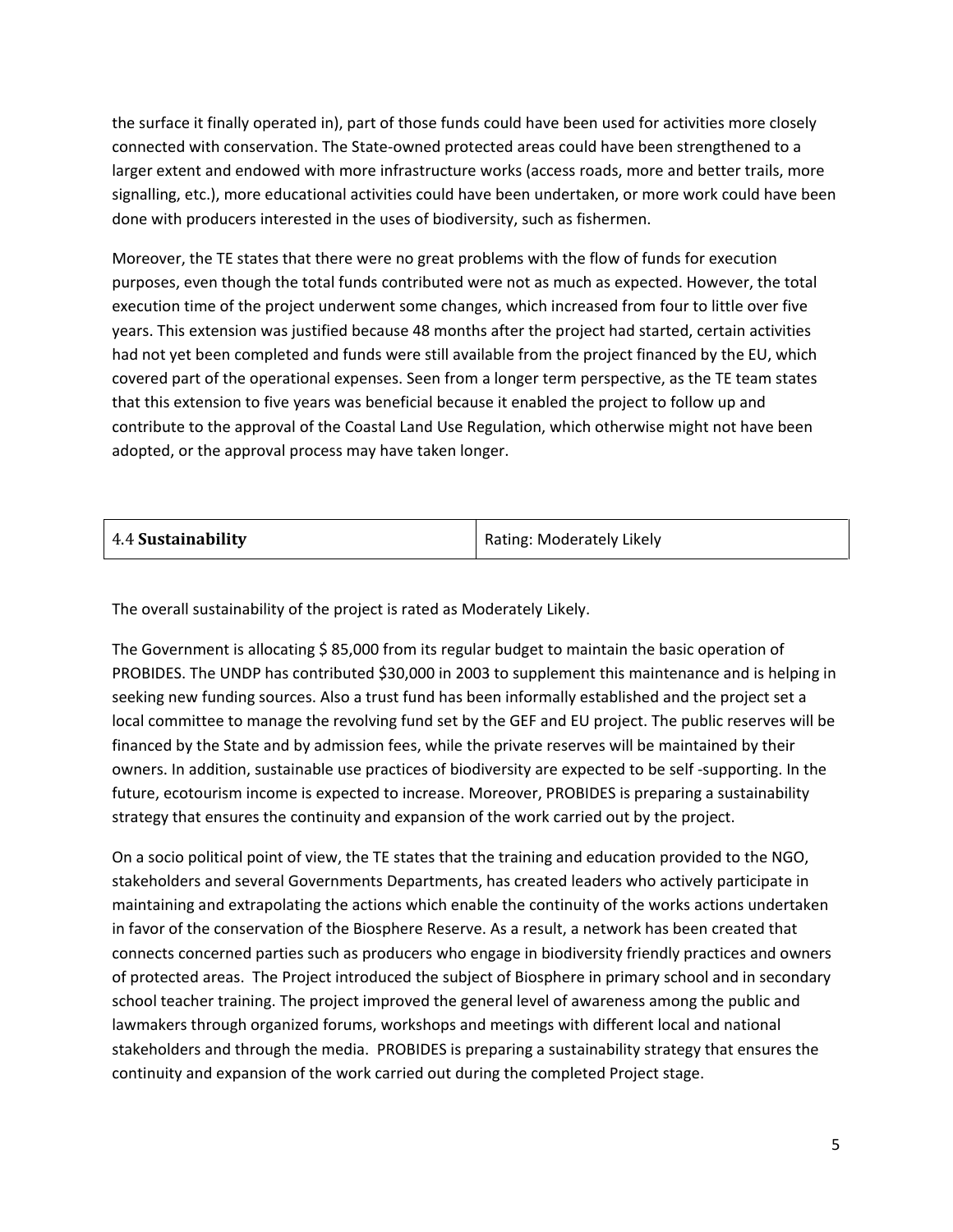However, the Operations Advisory Committee, which was proposed to enable the participation of NGOs, the private sector and key Ministries, and the Advisory Committee, which should have been composed of international NGOs, technical institutions, UNDP and universities, were never established preventing the formal participation of these stakeholders in the project. Some institutions with direct authority over the management of the areas to be protected such as the Ministry of Livestock, Agriculture and Fisheries (MGAP), the Ministry of Transportation and Public Works (MTOP) and the Ministry of Housing, Land Planning and the Environment (MVOTMA) were not strongly active in the project. This is a strong sustainability shortcoming given the importance for conservation and sustainable use projects to involve all stakeholders, including all key ministries from the beginning.

Finally, the Government of Uruguay passed the Protected Areas Act, which is in force for the entire country; however, the regulatory provisions that enable it to be implemented still have to be approved.

# **5. Processes and factors affecting attainment of project outcomes**

5.1 Co-financing. To what extent was the reported co-financing essential to the achievement of GEF objectives? If there was a difference in the level of expected co-financing and actual co-financing, then what were the reasons for it? Did the extent of materialization of co-financing affect project's outcomes and/or sustainability? If so, in what ways and through what causal linkages?

Overall, the actual cofinancing was higher than the amount promised at project start. Although government contribution was reduced by \$ 305,212, , additional contributions from other sources such as from Train Sea Coast, the farmers, the European Union, AVINA Foundation and several private donors, more than made up for the shortfall.. As a result, actual cofinancing was slightly higher than expected.

5.2 Project extensions and/or delays. If there were delays in project implementation and completion, then what were the reasons for it? Did the delay affect the project's outcomes and/or sustainability? If so, in what ways and through what causal linkages?

The project was designed to be implemented in two phases in sequential order, however the project was implemented in an overlapping manner because of the additional time needed to approve laws and regulations of the first phase. As mentioned earlier, the Project under evaluation is the second and last phase . According to the Project Document, the Consolidation of the Bañados del Este Biosphere Reserve project would have duration of 48 months. In practice, the Project was executed between November 1st, 1997 and October 31st, 2002, i.e. over a period of 61 months.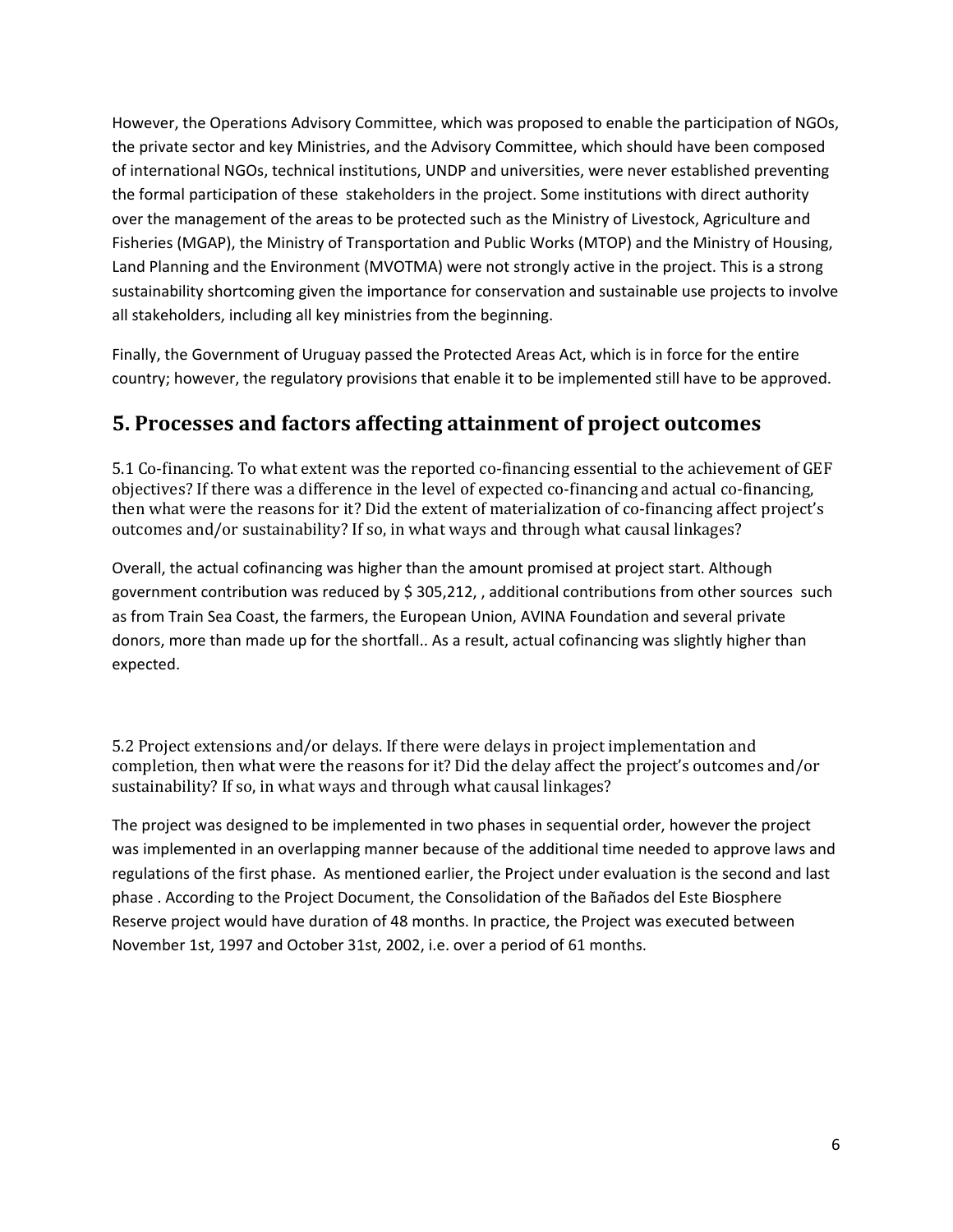5.3 Country ownership. Assess the extent to which country ownership has affected project outcomes and sustainability? Describe the ways in which it affected outcomes and sustainability, highlighting the causal links:

According to the TE, the participation of the stakeholders was not always as satisfactory as it could have been. For instance, the broad and representative Operations Advisory Committee, which was to enable the participation of NGOs, the private sector and key Ministries such as MGAP and the Ministry of Tourism, was never established, and this prevented important stakeholders from being formally involved.

The Advisory Committee, which should have been composed of international NGOs, technical institutions, UNDP and universities, was never established either, and this was another lost opportunity concerning the more formal attachment of important stakeholders.

Despite all of this, there was an effective dialogue with and involvement of the private sector (businessmen, farmers), NGOs, teachers belonging to the educational system, and the rural police, which set the bases and provide the roots to continue the Biosphere Reserve conservation work and to provide it with leverage.

## **6. Assessment of project's Monitoring and Evaluation system**

Ratings are assessed on a six point scale: Highly Satisfactory=no shortcomings in this M&E component; Satisfactory=minor shortcomings in this M&E component; Moderately Satisfactory=moderate shortcomings in this M&E component; Moderately Unsatisfactory=significant shortcomings in this M&E component; Unsatisfactory=major shortcomings in this M&E component; Highly Unsatisfactory=there were no project M&E systems.

Please justify ratings in the space below each box.

| 6.1 M&E Design at entry | Rating: Moderately Unsatisfactory |
|-------------------------|-----------------------------------|
|                         |                                   |

The M&E design at Entry is rated Moderately Satisfactory.

The PD contains an M&E plan. The project was to be monitored and evaluated following standard UNDP procedures, including yearly meetings of PROBIDES, UNDP, and the Planning and Budget Office of the Presidency of the Republic, as well as mid-term and final evaluations. As well, regular feedback from the main stakeholders was to be achieved through meetings of the Operations Committee. The Advisory Committee was to follow progress of the project, and recommend specific monitoring and evaluation visits by relevant experts. A monitoring and evaluation system was to be established to permit the measurement of biological indicators as a way of assessing project impact.

However, the PD does not contain a logical framework matrix. According to the TE, this is probably because when the project was approved this was not required. Although a list of objectives, outcomes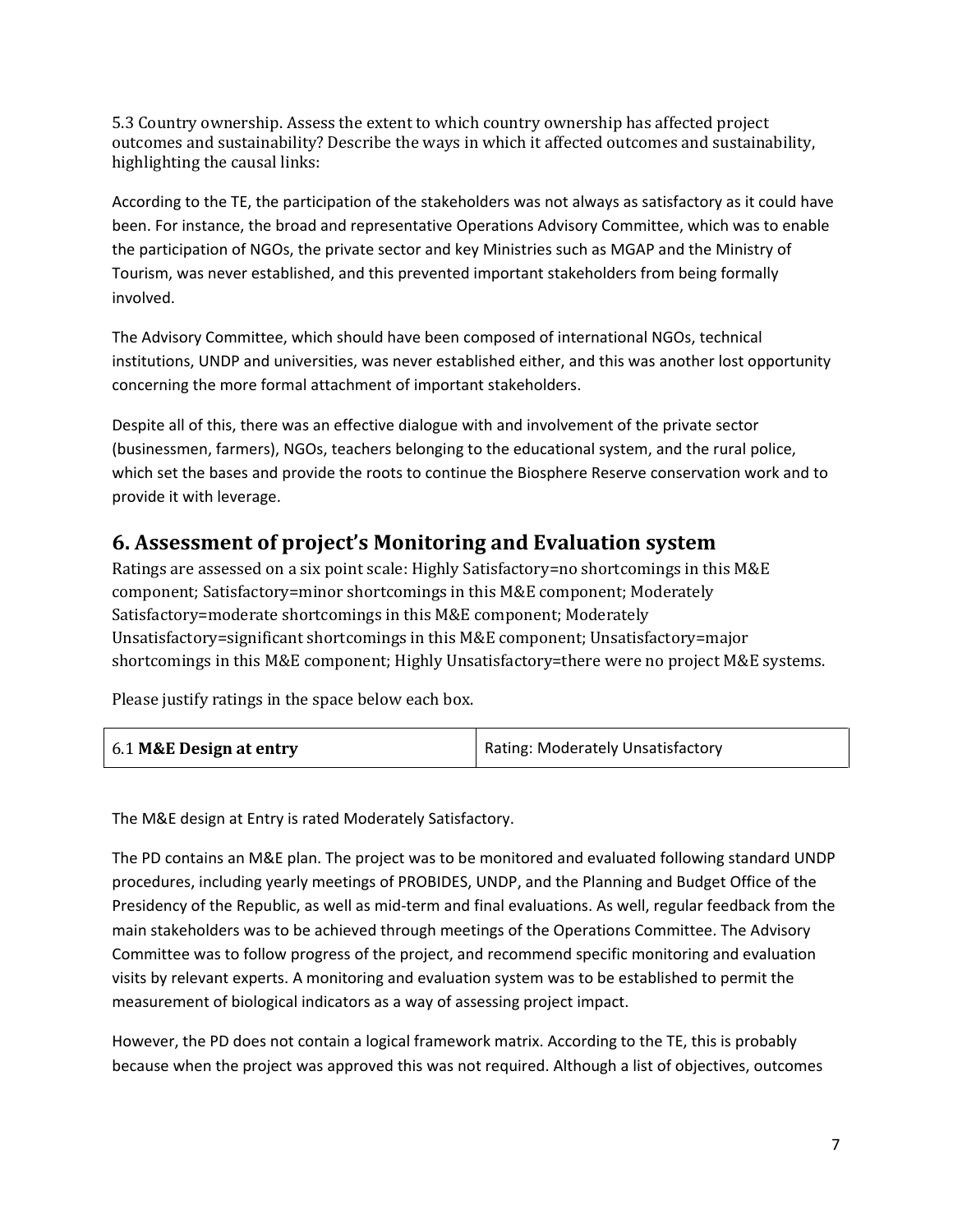and activities did exist, there were no indices to enable a quick comparison of achievements and impacts.

| 6.2 M&E Implementation | Rating: Moderately Satisfactory |
|------------------------|---------------------------------|
|                        |                                 |

The M&E implementation is rated as Moderately Satisfactory.

Even though the PD did not contain a logical framework matrix, the project management was evaluated by Tripartite meetings and by an independent mid-term review. Additionally, UNDP played a major role in monitoring the activities and achievements, as well as regulating the disbursements. The MTR was used as a guide to imprint greater emphasis on the conservation and sustainable uses objectives during the second stage.

The Project Team took very much into account the objectives that were to be accomplished and the times available for that. In fact, it was in a Tripartite evaluation meeting that the decision was made to overlap the stages so as to finish on time with all the objectives, instead of having to wait until the first objectives were achieved in full. All these evaluations made it possible for the Project to come to an end having completed all the tasks.

However, the M&E implementation had some minor shortcomings; the Project did not establish a regular biological monitoring program, nor did it implement any systemic monitoring plans.

## **7. Assessment of project implementation and execution**

Quality of Implementation includes the quality of project design, as well as the quality of supervision and assistance provided by implementing agency(s) to execution agencies throughout project implementation. Quality of Execution covers the effectiveness of the executing agency(s) in performing its roles and responsibilities. In both instances, the focus is upon factors that are largely within the control of the respective implementing and executing agency(s). A six point rating scale is used (Highly Satisfactory to Highly Unsatisfactory), or Unable to Assess.

Please justify ratings in the space below each box.

| 7.1 Quality of Project Implementation | Rating: Satisfactory |
|---------------------------------------|----------------------|
|---------------------------------------|----------------------|

The quality of project implementation is Satisfactory.

According to the TE, UNDP was chosen as the Implementation Agency because of its ties with the country's development and its capacity to bring together actors. The project sought to achieve social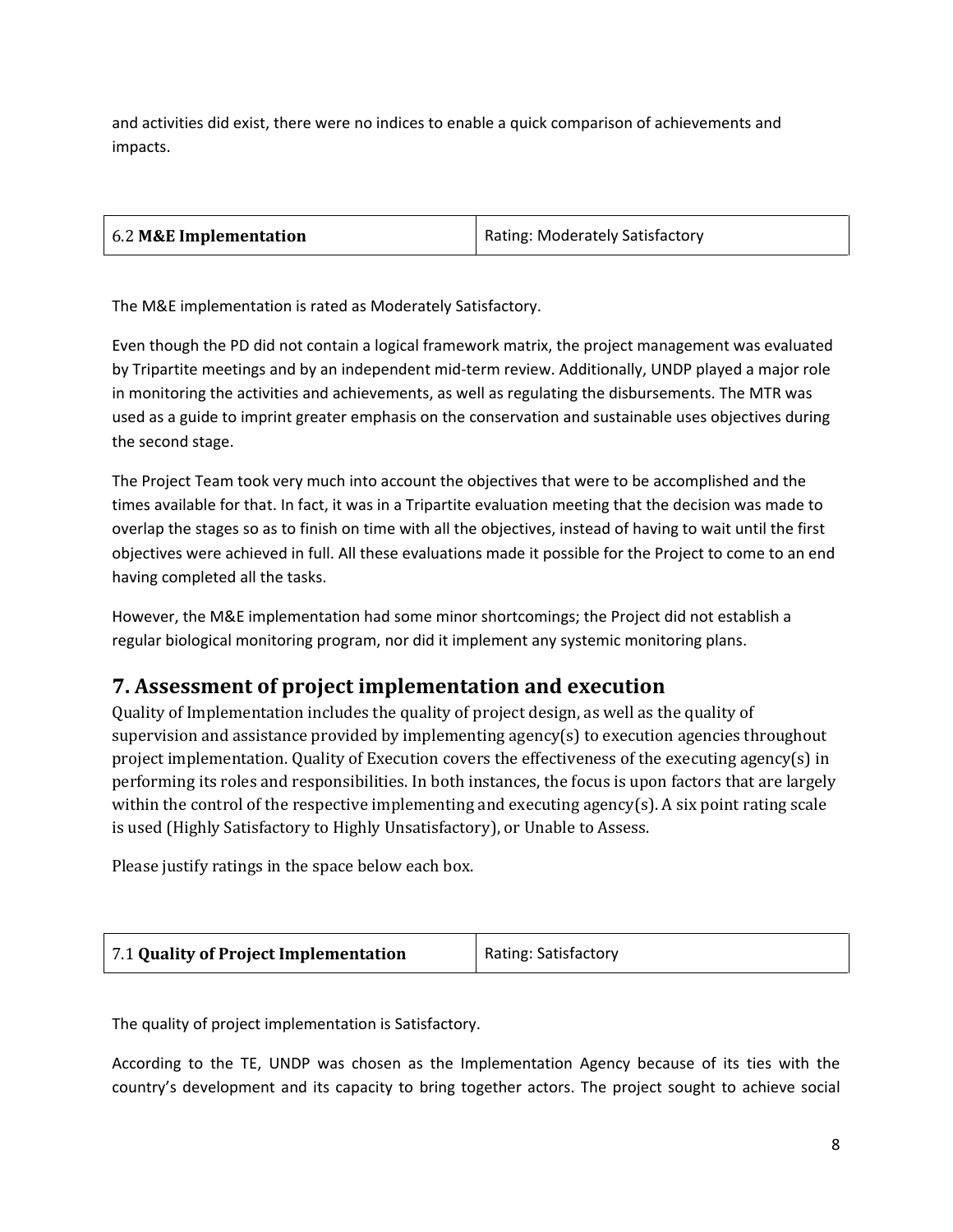and economic development with biodiversity. Therefore, UNDP was perceived to have a comparative advantage as the implementation agency. In the design of the Project, however, UNDP appears just as an observer at key management levels. The opposite occurred during the execution stage, when, as in other GEF projects, UNDP played a key role in facilitating execution of the project.

Early on in the Project, UNDP contributed as catalyser for agreements to be reached between MVOTMA and the Government of the Department of Rocha, and PROBIDES and other actors. UNDP provided a neutral meeting ground. UNDP also had a role to play in the Governing Board of the Project, in its capacity as observer monitoring the substantive interests of the project and especially those related with global benefits and project development. UNDP performed a monthly follow-up and oversight of the Project execution, emphasising activities, products and the achievement of objectives. UNPD managed the funds and monitored the use they were put to, within the context of the commitment with GEF. This role is significant, because PROBIDES does not have the status of a legal entity and could not have managed the funds. Finally, UNDP had a role in promoting and capitalizing the Project sustainability strategy. UNDP also contributed funds (\$30,000), which together with those from AECI (\$ 30.000) and from the Government of Uruguay (\$85,000), brought stakeholders together and helped them agree on a sustainability strategy which includes: conservation, improving local integrated management capacities, and social and economic development.

| 7.2 Quality of Project Execution | Rating: Satisfactory |
|----------------------------------|----------------------|
|                                  |                      |

The quality of project execution is rated Satisfactory for the following reasons.

The executing agency in this project is PROBIDES (formed by the Universidad de la Republica, the Ministry of Housing, Land Planning and the Environment, and the Government of the Department of Rocha), cattle raisers, rice growers and businessmen in the tourist industry which operate in the BR, NGOs and the rest of the civil society present in the area. PROBIDES, however, does not have the status of a legal entity. During the execution of the Project, and to the extent that it decided to enlarge the coverage area from 350,000 hectares to 3,850,000 hectares, the Governments of the four additional Departments that are within the same watershed were incorporated.

The PD included two important stakeholder participation mechanisms; an operations committee and an advisory committee The Operations Committee, which was chaired by PROBIDES, have an advisory role and bring together the NGOs, public and private productive sectors and Government agencies (Ministry of Livestock, Agriculture and Fisheries and Ministry of Tourism). According to the TE, it seems that stakeholders as significant as the private sector (which holds 90% of the property) and the ministries mentioned above should have been part of the Steering Committee and should not have been left at a second level in the advisory committee. It is surprising to see that the Ministry of Transportation and Public Works, responsible for water management, was not present. It is also striking that the Ministry of Defence has not participated in the Project, given that it owns land in the area.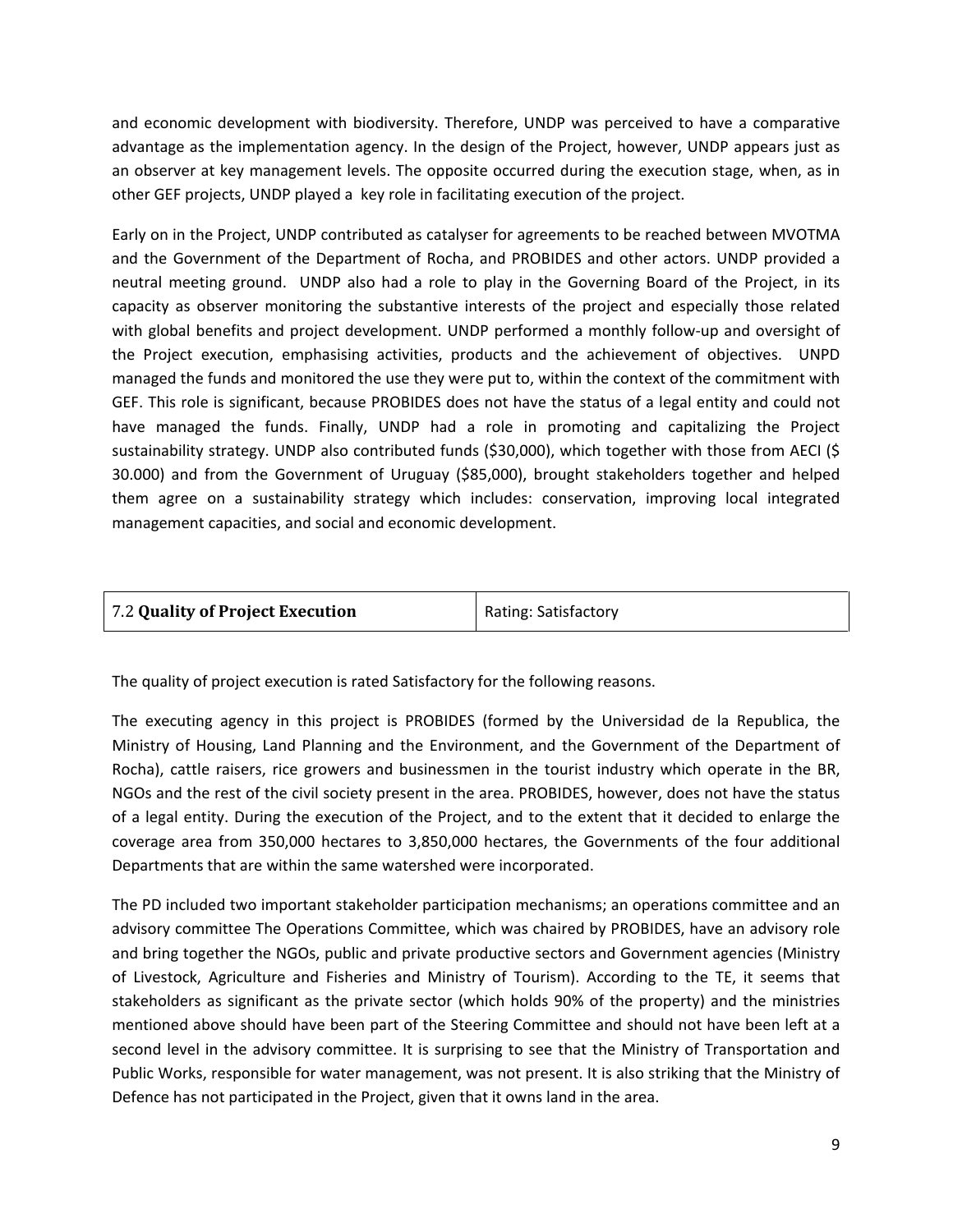There is no precise explanations in the TE and in the PIRs for this lack of involvement. However, the TE mentions that despite the lack of involvement of the stakeholders mentioned above, a dialogue was maintained with and actual involvement existed of the private sector (businessmen, farmers), NGOs, teachers belonging to the educational system and the rural police.

### **8. Assessment of Project Impacts**

8.1 Environmental Change. Describe the changes in environmental stress and environmental status that occurred by the end of the project. Include both quantitative and qualitative changes documented, sources of information for these changes, and how project activities contributed to or hindered these changes. Also include how contextual factors have contributed to or hindered these changes.

There is no precise environmental impact mentioned in the TE.

The TE states that the Project was successful in attaining its goals for protecting the biodiversity of the wetlands in the Biosphere Reserve, in the 350,000 hectares that were approved as the Bañados BR, in 1976 by MAB and UNESCO. Moreover, among the supplementary productive and environmentally friendly activities, the following have been realized: ñandú breeding farms (at present there are more than 140 farmers engaged in this activity), shrimp farms bred by local small-scale fishermen, fish processing to achieve an added value, better fishing practices by establishing sheltered areas (where no fishing takes place); organic farming and honey production.

8.2 Socioeconomic change. Describe any changes in human well-being (income, education, health, community relationships, etc.) that occurred by the end of the project. Include both quantitative and qualitative changes documented, sources of information for these changes, and how project activities contributed to or hindered these changes. Also include how contextual factors have contributed to or hindered these changes.

According to the TE, the Project has been highly successful in promoting eco-tourism as a development option in the region, as well as other alternatives to the traditional ones that are beneficial to the environment and biodiversity. The Project has provided technical support to dairy farmers, rice growers and cattle raisers so that they could set aside part of their estates to be private protected areas devoted to eco-tourism.

8.3 Capacity and governance changes. Describe notable changes in capacities and governance that can lead to large-scale action (both mass and legislative) bringing about positive environmental change. "Capacities" include awareness, knowledge, skills, infrastructure, and environmental monitoring systems, among others. "Governance" refers to decision-making processes, structures and systems,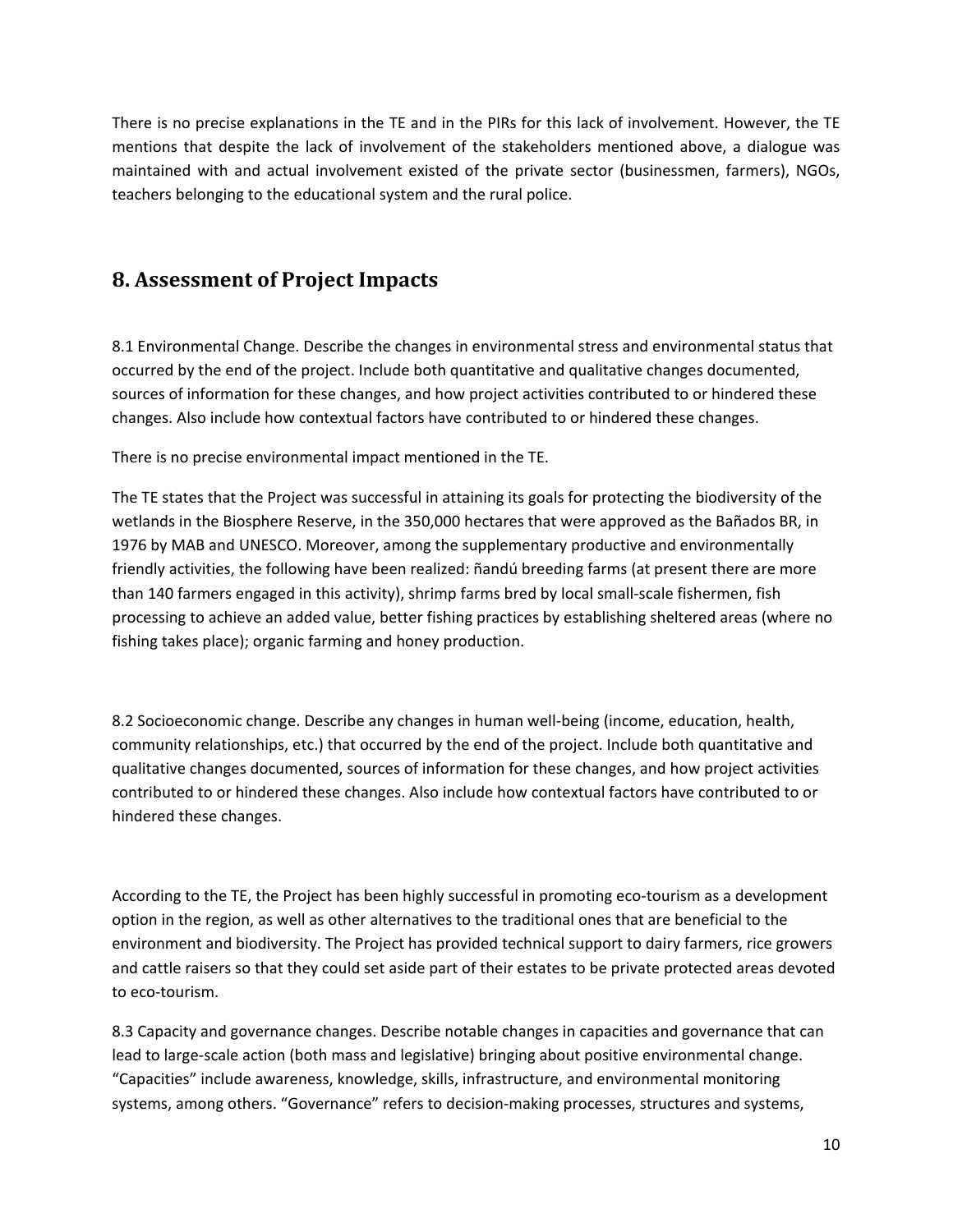including access to and use of information, and thus would include laws, administrative bodies, trustbuilding and conflict resolution processes, information-sharing systems, etc. Indicate how project activities contributed to/ hindered these changes, as well as how contextual factors have influenced these changes.

#### a) Capacities

The Project has achieved training, impact in the field and awareness building in stakeholders and of the civil society. According to the TE, the dissemination of information concerning the objectives and achievements of the Project through publications, meetings, workshops and the media was excellent.

The project improved the general level of awareness among the public and lawmakers through organized forums, workshops and meetings with different local and national stakeholders and through the media, where more than 100 articles about the reserve have been published. As a result, a network has been created that connects concerned parties such as producers who engage in biodiversity friendly practices and owners of protected areas. In addition, the project introduced the subject of Biosphere in primary school and in secondary school teacher training.

A significant medium for participation is the Foro de la Costa, which was organized to discuss the Coastal Land Use Regulation with different community stakeholders (both public and private). This forum made it possible for the interests of the different stakeholders involved being collected and incorporated, thus facilitating the consensus building required for the approval.

#### b) Governance

The approval of a land use regulation for the Biosphere Reserve protects 350,000 hectares of globally significant land that were approved as BR by MAB and UNESCO. According to the TE, by approving the regulation the threats posed by unregulated development and the construction of roads will be reduced. This regulation will also define the protected areas and increases the possibility of establishing new areas.

The Government of the Department of Rocha adopted the General Plan for the Regulation and Sustainable Development of the Atlantic Coast of the Department of Rocha which sets the rules governing coastal use.

8.4 Unintended impacts. Describe any impacts not targeted by the project, whether positive or negative, affecting either ecological or social aspects. Indicate the factors that contributed to these unintended impacts occurring.

No unintended impact was reported in the TE.

8.5 Adoption of GEF initiatives at scale. Identify any initiatives (e.g. technologies, approaches, financing instruments, implementing bodies, legal frameworks, information systems) that have been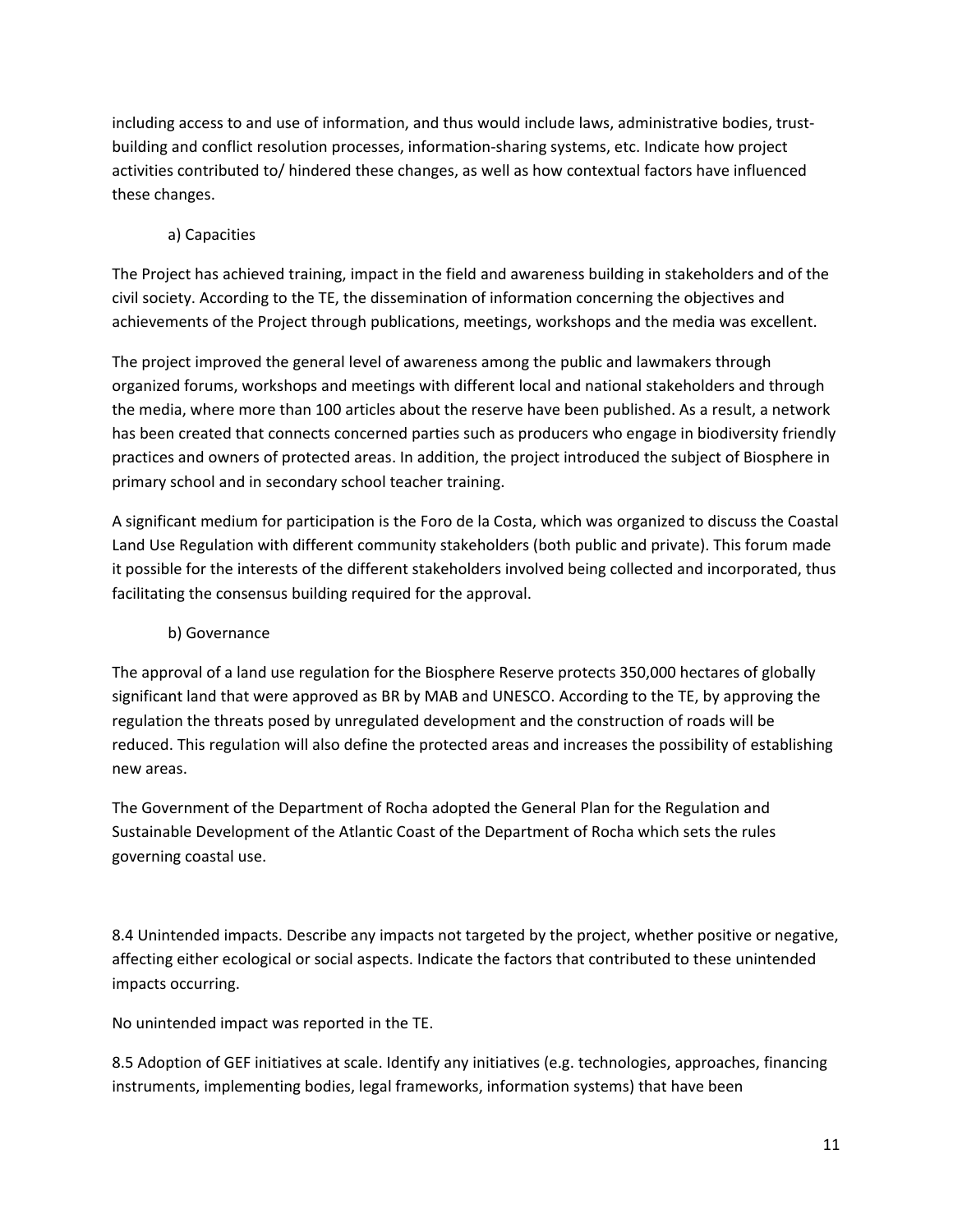mainstreamed, replicated and/or scaled up by government and other stakeholders by project end. Include the extent to which this broader adoption has taken place, e.g. if plans and resources have been established but no actual adoption has taken place, or if market change and large-scale environmental benefits have begun to occur. Indicate how project activities and other contextual factors contributed to these taking place. If broader adoption has not taken place as expected, indicate which factors (both project-related and contextual) have hindered this from happening.

The PD did not specifically mention spheres in which the project should be replicated, probably because when it was approved this was not a requirement. However in practice this occurred.

- (1) The Project currently being design for the Uruguay river by the Comisión Administradora del Río Uruguay (CARU – Administration Commission for the Uruguay River) has applied to PROBIDES for advice, in order to replicate its experience in the design and implementation of this new project.
- (2) Another example is the project on Esteros de Iberá in Argentina, which is taking PROBIDES as a model.
- (3) The Ministry of Tourism has incorporated "El Uruguay Natural" as the emblem for the promotion of tourism. The development of eco-tourism experiences in the areas covered by the Project contributes to build-up the image of natural tourism in Uruguay.
- (4) UNDP is using the experiences gained from the project to prepare another tourist development project based on nature in northern of Uruguay.

According to the TE, regarding the technical experts who participate in the Project and the capacity for them to become vehicles for the replication of the Project elsewhere, the following observation can be made: two of the technical experts are now working for Governments of Departments, three are now working in a national project and one is working in the Esteros de Iberá project. The experiences and the staff of the Project have also been useful for the formulation of the Rio de la Plata Maritime Front project with Argentina.

## **9. Lessons and recommendations**

9.1 Briefly describe the key lessons, good practices, or approaches mentioned in the terminal evaluation report that could have application for other GEF projects.

The following lessons are given in the TE:

(1) It is important that in projects that address Biosphere Reserves, the private sector and the key ministries regarding territorial management participate from the very beginning. In general, it is not sufficient to have the ministries of the environment involved.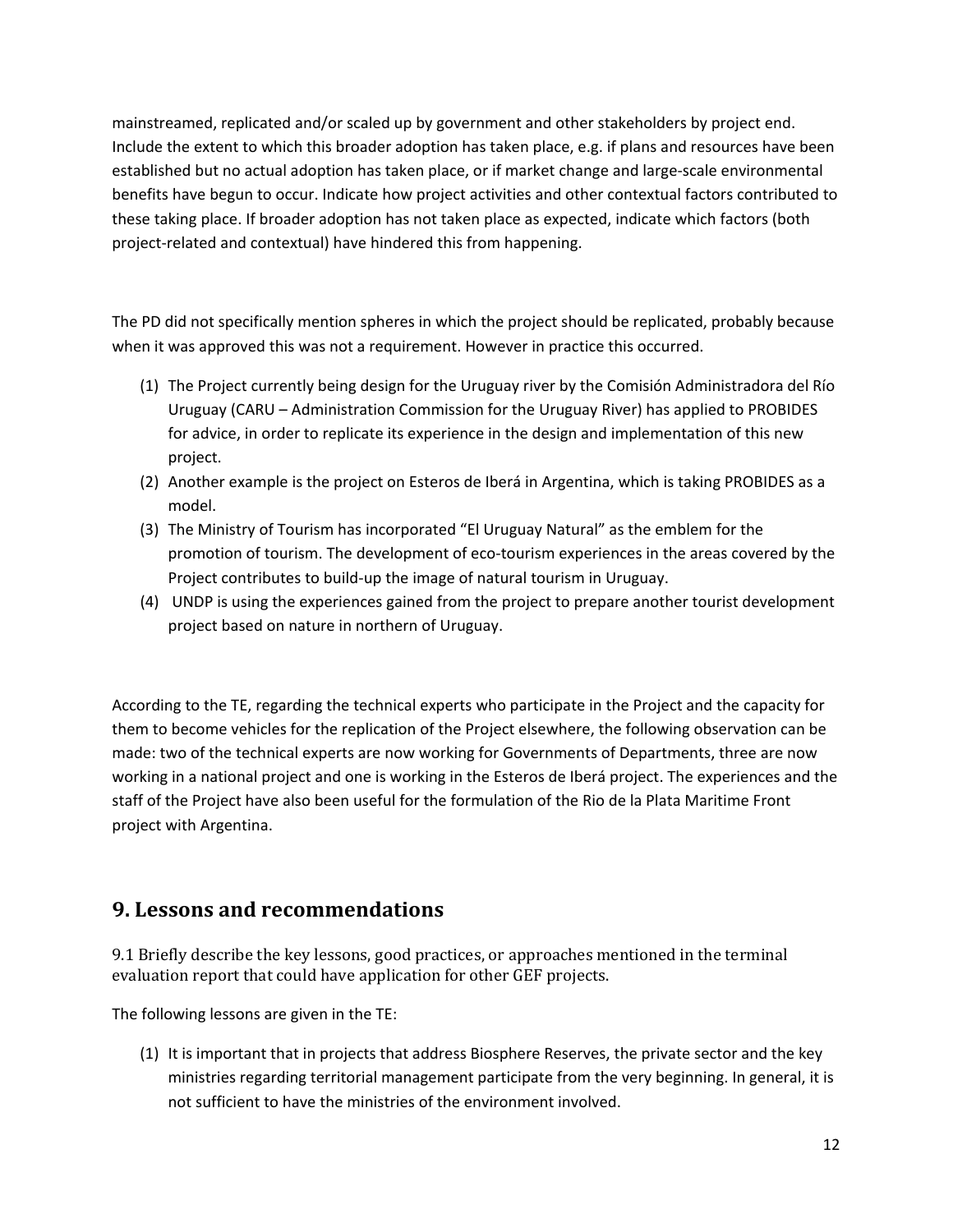- (2) Basic or semi-basic studies may seem to be necessary, but they should not be the core of the Project and should be focused on fulfilling knowledge needs for management purposes.
- (3) The publications that are most useful for biodiversity conservation sustainable uses projects are field guides, management plans, dissemination and information brochures, guides as to how things should be done, rather than scientific or technical publications.
- (4) Projects with multiple components that target preservation, sustainable uses and awareness may form a network that is easier to sustain than individual initiatives
- (5) Projects needing changes in the laws and legal provisions concerning land use may require eight or more years before their objectives are attained.
- (6) Biodiversity conservation/management projects have different needs during their execution stage. Sometimes staff is hired with the expectation that it will be there for the entire duration of the project, and this introduces flexibility and may incur cumbersome management that is more closely tied to the staff than to the achievement of certain goals agreed upon before project execution commences.

9.2 Briefly describe the recommendations given in the terminal evaluation.

The following recommendations are given in the TE:

- (1) It seems important that PROBIDES management formally incorporate more local stakeholders and more stakeholders linked to the productive sector
- (2) If PROBIDES were to have the status of a legal entity, it could be the direct recipient of projects and operate in a more agile manner. Additionally, PROBIDES could have a greater presence and insertion in Montevideo and thus speed-up any formalities whenever this is necessary.
- (3) It seems that PROBIDES has completed a stage of its development, and instead of thinking about an institutional project that would cover all its interests, it might be more interesting for PROBIDES to become a type of umbrella providing support and management to several projects on the subject of conservation and development.
- (4) The University could develop a more organic linkage with PROBIDES, so that it is institutionally committed. In order to achieve this, its involvement must go beyond having a representative in the Governing Board.
- (5) Similarly, the Governments of the Departments and MVOTMA could also develop closer and more effective ties with PROBIDES.
- (6) When the regulatory provisions of the Protected Areas Act are adopted, PROBIDES and the Ministry should give top priority to the areas included in the Bañados del Este BIOSPHERE RESERVE in its restricted definition, i.e. 350,000 hectares.
- (7) When the regional planning discussions start, it would be important to also consider giving priority to the protected areas in the broader Biosphere Reserve, i.e. 3,850,000 hectares, and that the lessons learnt from the Project be put to good use concerning the convenience of having buffer zones around them.